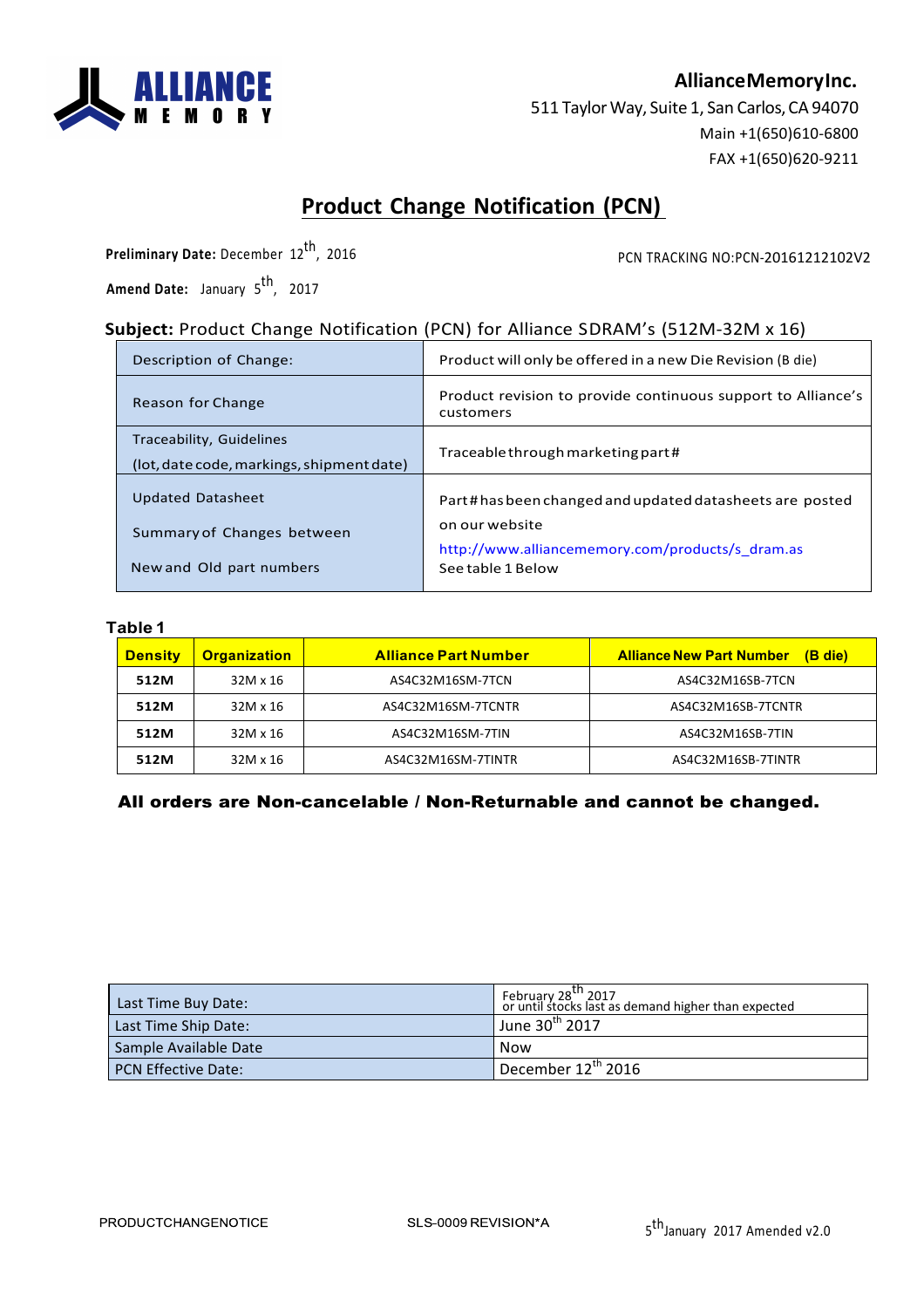

Dear ValuedCustomer: 

This letter provides End-of-Life (EOL) notice of SDRAM products with a 512M density. These products will move to new 'B' die in Q1-2017.

As our press release indicated a few years ago, our partnership with Micron to extend the Micron 512M SDRAM has been a great win for Alliance and our customers. The above SM parts, which are 100% identical to the Micron parts below, will allow us to continue to extend and support customers into 2017 with the Micron part marking. We hope our customers can accept both parts as they are 100% the same die/assembly and test. All done by Micron.

We will not put a PCN out on the below Micron parts but will sell them as a 'first come first serve' basis to customers. When they are out we have no choice but to only offer our customers the new drop-in replacement SB die.

The delivery deadline is June 30th, 2017 with last time buy (LTB) deadline to February 28<sup>th</sup>, 2017. Please note that the standard shipment dates will apply in general and extended delivery dates must be pre-arranged and accepted in writing by Alliance Memory Management.

| <b>Part Number</b>       | <b>New Part Number</b> |
|--------------------------|------------------------|
| MT48LC32M16A2P-75 IT:C   | AS4C32M16SB-7TIN       |
| MT48LC32M16A2P-75 IT:CTR | AS4C32M16SB-7TINTR     |
| MT48LC32M16A2P-75:C      | AS4C32M16SB-7TCN       |
| MT48LC32M16A2P-75:CTR    | AS4C32M16SB-7TCNTR     |
| MT48LC32M16A2TG-75:C     | AS4C32M16SB-7TCN       |
| MT48LC32M16A2TG-75:CTR   | AS4C32M16SB-7TCNTR     |
| MT48LC32M16A2TG-75IT:C   | AS4C32M16SB-7TIN       |
| MT48LC32M16A2TG-75IT:CTR | AS4C32M16SB-7TINTR     |

Please see the below a comparison chart between the SM die /Micron part vs. our new SB die. Samples/Mass production are available now.

Please contact your local Alliance Memory representative if you have any questions regarding this information.

Yours sincerely,

 $\angle$ 

David Bagby President **Alliance Memory Inc.**

**PRODUCTCHANGENOTICE**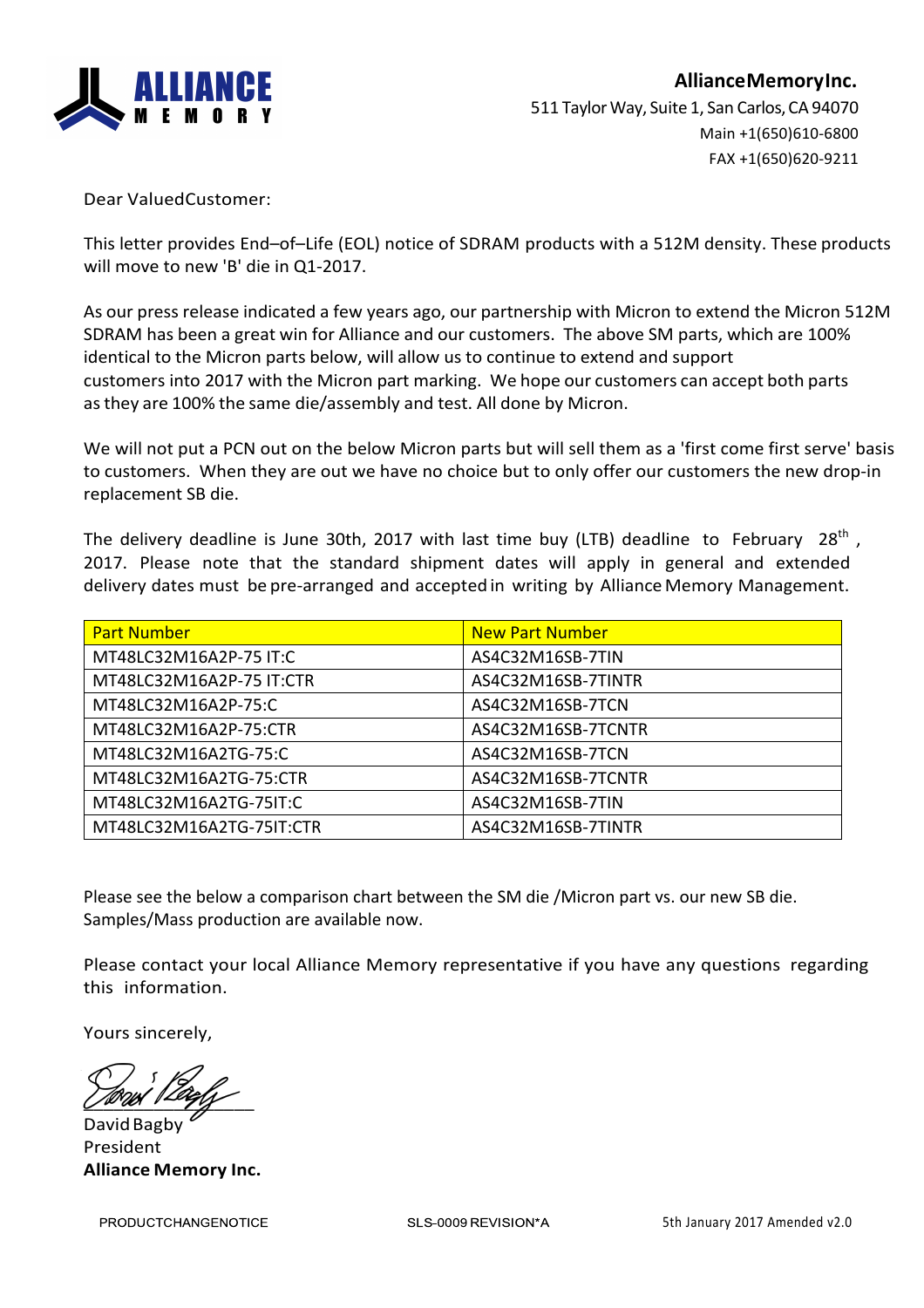

# 512M SDRAM comparison between

AS4C32M16SB-7TIN-7TCN and AS4C32M16SM-7TIN-7TCN

| Part Number&result           | AS4C32M16SB-7TIN                               | AS4C32M16SM-7TIN-7TCN                          | <b>Comparison Result</b> |
|------------------------------|------------------------------------------------|------------------------------------------------|--------------------------|
| Parameter                    |                                                | (MT48LC32M16A2P-75 IT:C)                       |                          |
|                              | AS4C32M16SB-7TCN                               | AS4C32M16SM-7TCN                               |                          |
| <b>Wafer Process</b>         |                                                |                                                |                          |
| Power Supply                 | $3.3 \pm 0.3V$                                 | $3.3 \pm 0.3V$                                 | Same                     |
|                              | $CLK = 143MHz$                                 | CLK = 133MHZ:                                  | <b>Difference</b>        |
|                              | Operating current - One bank                   | Operating current - One bank                   |                          |
|                              | Active;                                        | Active;                                        |                          |
|                              | IDD1=110mA                                     | IDD1=110mA                                     |                          |
|                              | Precharge Standby Current in                   | Precharge Standby Current in                   |                          |
|                              | non-power down in in                           | power down in in power down                    |                          |
|                              | non-power down mode                            | mode                                           |                          |
|                              | $IDD2=4mA$                                     | IDD2=3.5 mA                                    |                          |
|                              | Precharge Standby Current                      | Standby Current in                             |                          |
| <b>Typical Power</b>         | in non-power down in in                        |                                                |                          |
| <b>Dissipation of Normal</b> | non-power down mode                            | Active mode                                    |                          |
| Operation                    | IDD2NS=36mA                                    | IDD3=45mA                                      |                          |
|                              | Precharge Standby Current in                   | <b>Operating Current (Burst</b>                |                          |
|                              | power down in in power down                    | mode) IDD4=115mA                               |                          |
|                              | mode                                           | <b>Refresh Current</b>                         |                          |
|                              | IDD2P=4mA                                      | IDD5=225mA                                     |                          |
|                              | Precharge Standby Current in                   | Self Refresh Current                           |                          |
|                              | power down in in power down                    | IDD7=6mA                                       |                          |
|                              | mode                                           |                                                |                          |
|                              | IDD2PS=4 mA                                    |                                                |                          |
|                              | <b>Active Standby Current</b>                  |                                                |                          |
|                              | non-power down in                              |                                                |                          |
|                              | non-power down mode                            |                                                |                          |
|                              | IDD3N=60mA                                     |                                                |                          |
|                              | Active Standby Current in                      |                                                |                          |
|                              | non-power down mode                            |                                                |                          |
|                              | IDD3NS=60mA                                    |                                                |                          |
|                              | <b>Operating Current (Burst</b>                |                                                |                          |
|                              | mode)                                          |                                                |                          |
|                              | IDD4=120mA                                     |                                                |                          |
|                              | <b>Refresh Current</b>                         |                                                |                          |
|                              | IDD5=150mA                                     |                                                |                          |
|                              | Self Refresh Current                           |                                                |                          |
|                              | IDD6=4mA                                       |                                                |                          |
| Operating                    | Industrial: $-40^{\circ}$ C to $+85^{\circ}$ C | Industrial: $-40^{\circ}$ C to $+85^{\circ}$ C | Same                     |